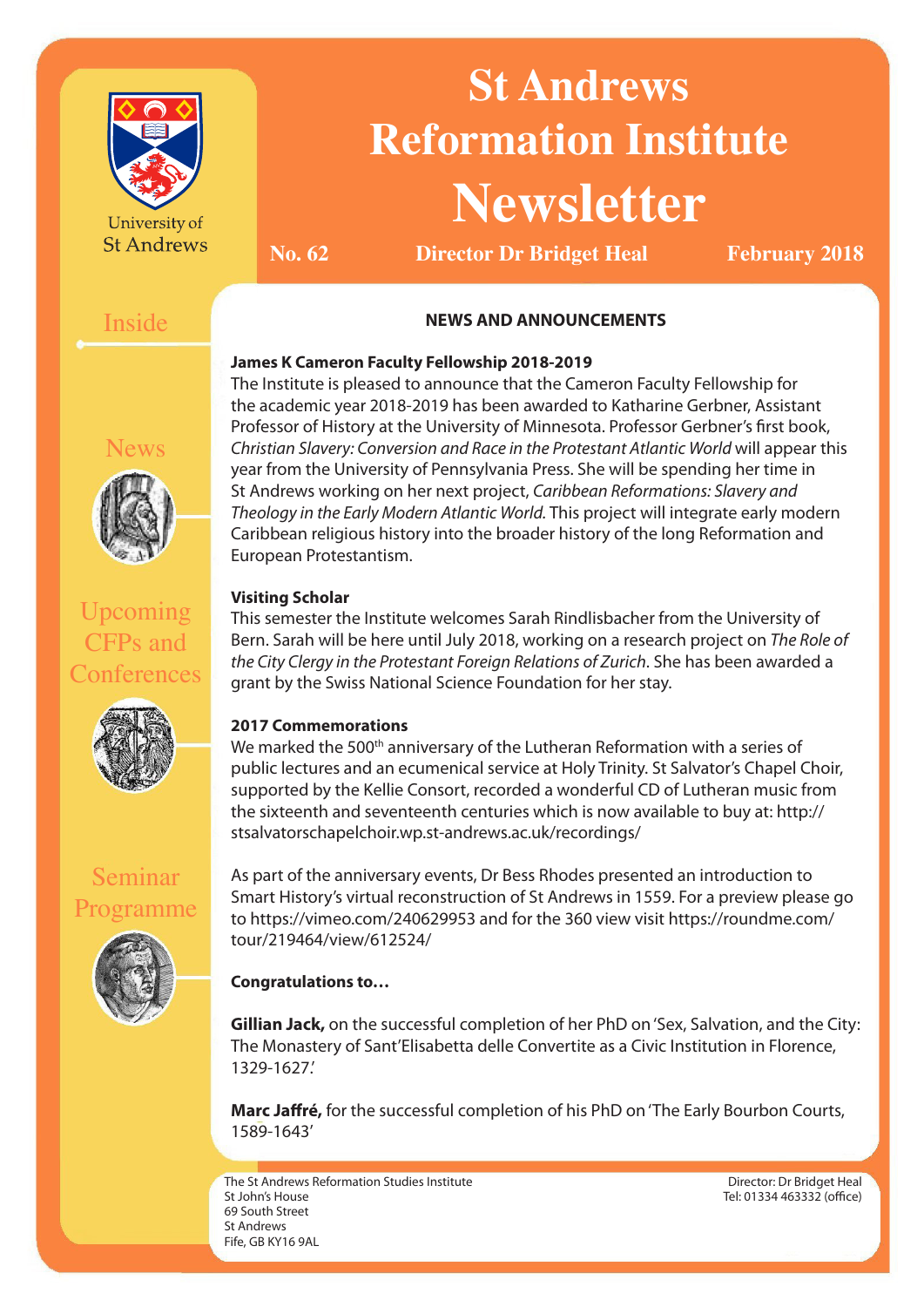# **Conference Calendar**

#### **March 2018**

#### **1-3**

Wahrheit – Geschwindigkeit – Pluralität Chancen und Herausforderungen durch den Buchdruck im Zeitalter der Reformation

Leibniz-Institut für Europäische Geschichte, Mainz

#### **7**

Ecclesiastical History Society Postgraduate Colloquium

> Newman University, Birmingham

(CFP deadline 16 February 2018)

**5-9** 

First Conference of the European Academy of Religion in Bologna

University of Aberdeen / FCSIRE Bologna

**8-10** 

Eighth conference of the Frühe Neuzeit Interdisziplinär

Washington University St Louis

**16**

Editing early modern texts

St Andrews

### **Institute Members' News**

**Bridget Heal** has published, Reformationsbilder in der Kunst der Aufklärung', in Wolf-Friedrich Schäufle and Christoph Sturm (eds), *Das Bild der Reformation in der Aufklärung* (Gütersloher Verlag Haus, 2017). She wrote a review of Germany's three national Reformation exhibitions in *The Burlington Magazine* vol. CLIX. (Nov 2017) and her co-edited special issue of *Art History*, 'Art and Religious Reform in Early Modern Europe' is now available as a paperback: www.wiley.com/en-gbArt+and+Religious+Reform+in+Early+Modern+Europ e-p-9781119422471 She is very glad that the Lutherjahr is over.

**Sean Heath** has been awarded a stipendiary fellowship by the Centre de recherche du château de Versailles [http://chateauversailles-recherche.fr/]. Sean will be using this, early in 2018, in order to bring to fruition some spinoff research from his doctorate on the cult of St Louis in early modern France, investigating the place of St Louis in France during the post-1815 restoration period.

**Emily Michelson** gave a public lecture on 8 November at the British School at Rome called 'Walking Conversionary Rome in the Sixteenth Century'.

**Guy Rowlands** was the after-dinner speaker for the annual New Researchers' Conference of the British Commission for Military History, held at Clare and St John's Colleges in Cambridge in November 2017. He spoke on the subject 'Military history, the history of war, and how not to be offensive in an afterdinner speech'. He also chaired two panels at the conference.

**Chelsea Reutcke** has been awarded the Theodora Bosanquet Bursary by the Funds for Women Graduates for her PhD research on English Catholic Print Culture from 1660 to 1688. This bursary will enable Chelsea to stay in London for during the period 30 June -15 September 2018.

**Tom Scott** has published, with Jason Coy, Len Scales, and Barbara Stollberg-Rilinger, 'An Empire for Our Times? A Discussion of Peter Wilson's *The Holy Roman Empire: A Thousand Years of Europe's History*, in *Central European History*, 50 (2017), 547-72.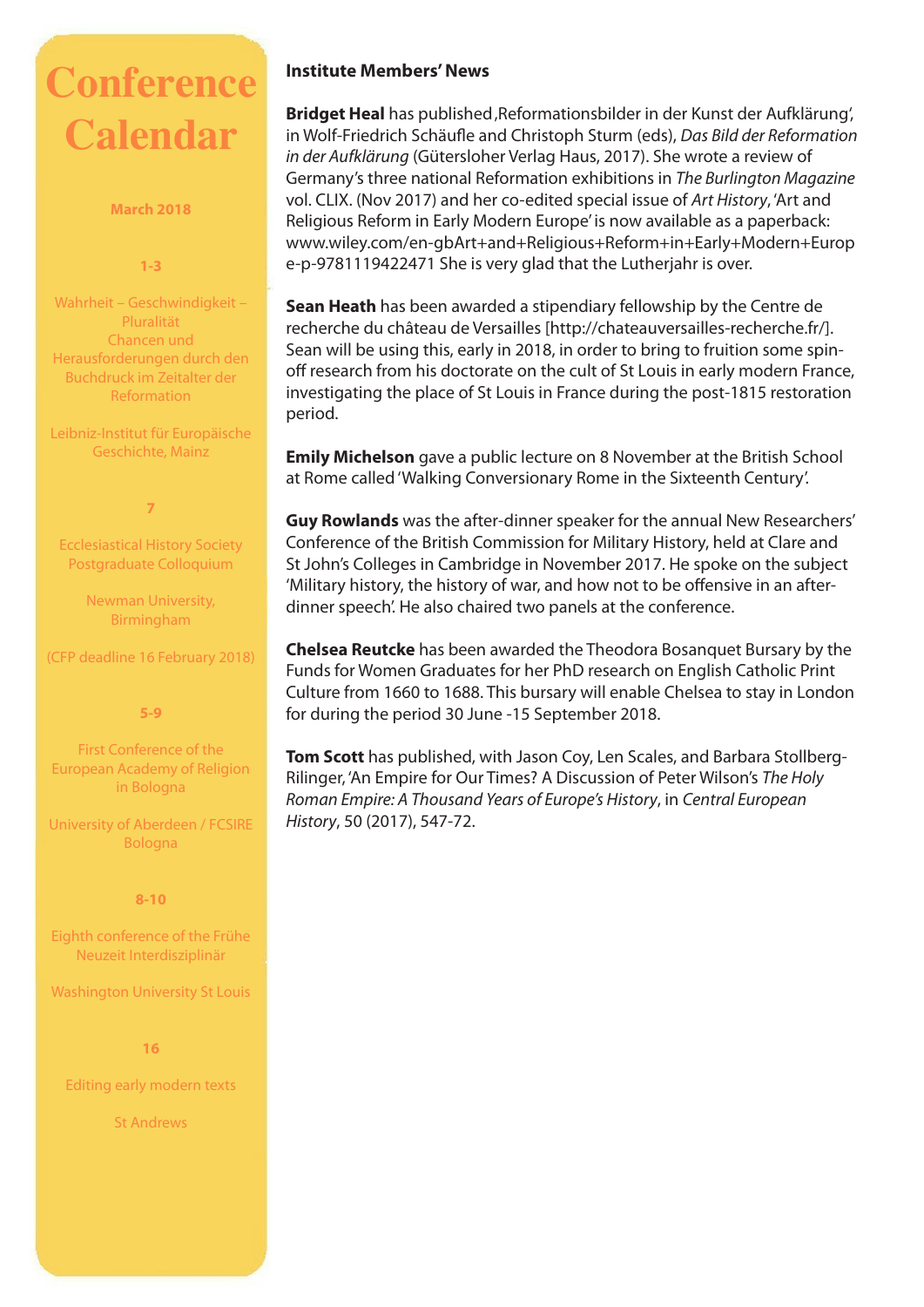### **Announcements**

The Verein für Reformationsgeschichte [Society for Reformation History] and the German Historical Institute London [GHIL] are pleased to announce the first **Anglo-German Doctoral Seminar in Early Modern Religious History**, which will take place at the GHIL in Bloomsbury, London, from September 3 to September 5 2018.

The seminar will bring together junior scholars from Germany and the UK / Republic of Ireland who are nearing completion of their doctoral dissertations. We plan to invite up to eight doctoral students from each region. The organizers welcome proposals on any aspect of the early modern religious history of the Holy Roman Empire, Britain or Ireland. Doctoral students working in related fields and disciplines – for example art history and literary studies – are encouraged to apply, as are students working on comparative projects. The discussions will be based on English-language papers submitted six weeks in advance, and the seminar will be conducted in English. The organizers will cover travel and lodging expenses.

A detailed CFP will be issued in February. Please contact Dr Bridget Heal (bmh6@st-andrews.ac.uk) with questions in the meantime.

#### **Voices of Conscience in Early Modern Europe**

A colloquium to discuss Nicole Reinhardt, *Voices of Conscience: Royal Confessors and Political Counsel in Seventeenth-Century Spain and France* (2016) St Andrews, 9 March 2018

For further details contact Dr Jacqueline Rose on jer9@st-andrews.ac.uk

The latest issue of the **Archiv für Reformationsgeschichte** (108) is dedicated to *The Global Impact of the Reformations: Long-Term Influences and Contemporary Ramifications.* It includes contributions from Andrew Pettegree, Bruce Gordon and Bridget Heal.

## **Applications are invited…**

For the following School of History MLitt Programmes:

MLitt in Early Modern History; MLitt in Reformation Studies; MLitt in Book History.

For further information, see the School of History website: www.st-andrews.ac.uk/history/index.html

#### **May 2018**

#### **26-24**

Eight Annual RefoRC Conference

University of Warsaw

#### J**uly 2018**

**24-26**

Ecclesiastical History Society: The Church and the Law

Sidney Sussex College, Cambridge (CFP deadline 31 March 2018)

#### **November 2018**

**1-4**

Sixteenth Century Society and **Conference** 

Alburquerque (CFP deadline 15 April 2018)